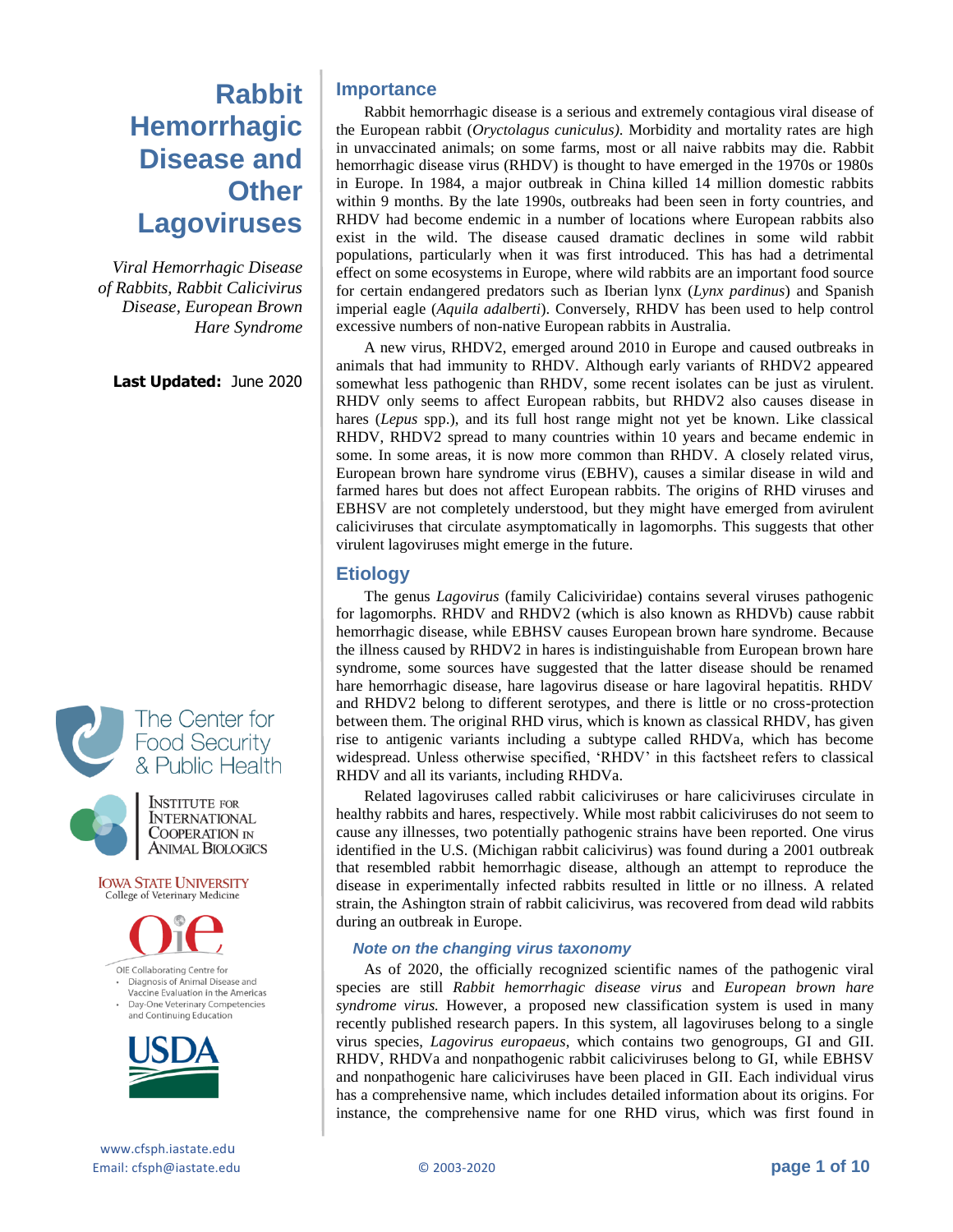European rabbits ('O cun') in France (FR) in 2003, is *Lagovirus europaeus*/GI.1d/O cun/FR/2003/03–24. The common name of this virus and other genetically related viruses is GI.1d. As a reminder to those not familiar to this naming convention, the common name may include the virus's historical name, i.e., GI.1d/ RHDV. It is still unclear whether this naming system will be adopted by most veterinarians and diagnostic laboratories.

The current and proposed common names of the pathogenic and nonpathogenic lagoviruses are:

| <b>CURRENT NAME</b>                     | <b>NEW NAME</b>                      |
|-----------------------------------------|--------------------------------------|
| <b>RHDV</b><br>(classical)              | GI.1 (contains GI.1b,<br>GL1c, GL1d) |
| <b>RHDVa</b>                            | GL 1a                                |
| RHDV2                                   | GL2                                  |
| Rabbit caliciviruses<br>(nonpathogenic) | GI.3, GI.4                           |
| <b>EBHSV</b>                            | GIL 1                                |
| Hare caliciviruses<br>(nonpathogenic)   | GIL2, GIL3*, GIL4,*<br>$GHL5*$       |

\* Provisional designations for three recently described hare caliciviruses in Australia

# **Species Affected**

#### *RHDV*

RHDV only seems to affects wild and domestic European rabbits (*Oryctolagus cuniculus*). Experiments generally found that European brown hares (*Lepus europaeus*), varying (snowshoe) hares (*L. americanus*), eastern cottontail rabbits (*Sylvilagus floridanus*), blacktailed jackrabbits (*L. californicus)* and volcano rabbits (*Romerolagus diazzi*) were not susceptible to infection. However, classical RHDV was found in dead wild Iberian hares (*L. granatensis*) that had been collected during an outbreak in the 1990s.

Whether rodents might be infected with RHDV is currently uncertain. Viral RNA was found in certain internal organs of wood mice (*Apodemus sylvaticus*) and Algerian mice (*Mus spretus*) collected near warrens that contained infected wild rabbits. The liver and/or feces of asymptomatic wood mice and Algerian mice also contained viral RNA for at least 10 days and occasionally up to 2 months after exposure to infected rabbits in the laboratory, but the presence of infectious virus and viral replication has

# **Rabbit Hemorrhagic Disease**

not yet been evaluated. Experiments in immunocompetent and immunosuppressed laboratory mice (*Mus musculus*) found no evidence for viral replication, though trace amounts of viral RNA were detected in the liver or spleen for up to 7 days.

#### *RHDV2*

RHDV2 is known to affect European rabbits and at least some species of hares, including the European brown hare, Cape hare (*L. capensis* var. *mediterraneus*), Italian hare (*L. corsicanus*) and mountain (varying) hare (*L. timidus*). Rabbits are reservoir hosts for RHDV, but whether hares can maintain the virus long term is currently uncertain. Infectious RHDV2 was detected in the liver of a Mediterranean pine vole (*Microtus duodecimcostatus*) and two white-toothed shrews (*Crocidura russula*) that died in the vicinity of affected rabbits in Europe.

#### *European brown hare syndrome*

European brown hare syndrome only seems to affect hares (*Lepus* spp.); European rabbits are not thought to be susceptible. Species known to develop clinical signs include European brown hares, mountain hares, Cape hares and Italian hares. In some areas, this virus seems to circulate mainly in European brown hares, with occasional spillover into other species of hares. Eastern cottontails were susceptible to experimental infection, and some wild Eastern cottontails in Italy had antibodies that suggested they had been infected with EBHSV.

### *Zoonotic potential*

There is no indication that any lagoviruses infect humans.

#### **Geographic Distribution**

Classical RHDV and/or RHDVa are endemic in some areas with wild European rabbits, including Australia, New Zealand, some islands (e.g., Cuba), parts of Asia and Africa, and most of Europe. Susceptible wild lagomorphs do not exist in most of North America, though feral European rabbits do occur in a few locations. RHDV was found in both domestic and wild rabbits in South America (Uruguay) in 2005 but there are no reports of its occurrence since that time, and Uruguay reported itself to be free of rabbit hemorrhagic disease as of 2012.

As of 2020, RHDV2 has become established in wild lagomorphs in a number of European countries, Australia and parts of Africa. In some locations, RHDV2 has largely replaced classical RHDV or RHDVa. Outbreaks have also been reported in New Zealand and some countries in the Middle East, Asia and North America, but whether the virus will persist in some of these locations is not yet certain. In North America, this virus was found in both domestic and feral rabbits.

European brown hare syndrome has been documented in Europe. Viral antigens were also detected in some wild European hares in Argentina, though there were no signs of disease. Whether this organism was EBHSV or a less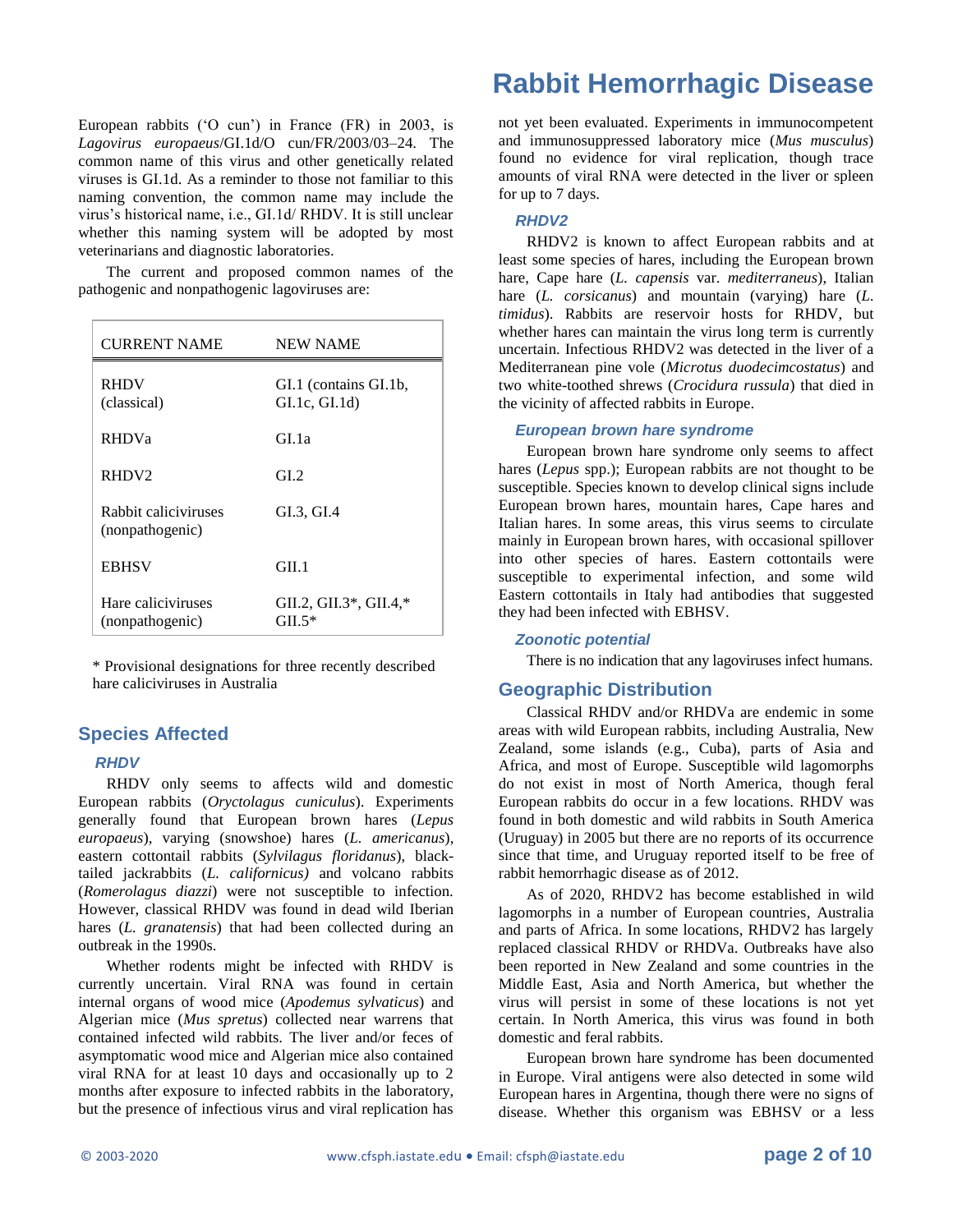pathogenic relative was uncertain. Some other countries (e.g., Australia) also have susceptible wild hares but have never found EBHSV.

Michigan rabbit calicivirus was found in a single outbreak in a Michigan (U.S.) rabbit facility in 2001.

# **Transmission**

Most studies on virus shedding and transmission have been done with RHDV, but RHDV2 and EBHSV are thought to spread similarly. RHDV can enter the body through the oral, nasal or conjunctival routes, though oral transmission is thought to predominate. Most or all secretions and excretions from infected rabbits, including urine, feces and respiratory secretions, are thought to contain virus. There do not seem to be any published reports of transplacental transmission of RHDV; however, viral nucleic acids of EBHSV and mild hepatitis were found in the fetuses of some infected hares. Whether the virus contributed directly to fetal deaths was uncertain.

Surviving rabbits can continue to shed RHDV for at least a month after they recover. Long-term persistence of viral RNA has been reported in apparently healthy rabbits for at least 15 weeks, but whether this represents true persistence or slow clearance of viral nucleic acids is still uncertain. Viral antigens or infectious virus have not been detected in these animals, even in laboratory experiments where they were immunosuppressed. RHDV can remain viable in carcasses for long periods. Even rabbit fur alone can be infectious.

RHDV is readily spread on various fomites including contaminated food, and insects might transmit this virus long distances. Flies seem to be very efficient mechanical vectors; infectious virus can persist in flies for up to 9 days, and only a few virions are needed to infect a rabbit by the conjunctival route. Viruses might also be deposited on vegetation in fly feces or regurgita, then eaten by a rabbit. Fleas and mosquitoes could also transmit RHDV mechanically in the laboratory. Birds and mammals that prey on lagomorphs may be mechanical carriers and excrete infectious viruses in feces after eating infected rabbits. Nucleic acids of RHDV and EBHSV have been found in the feces of various carnivores, and fecal shedding of infectious virus was demonstrated in a dog fed RHDV.

Rabbit lagoviruses are very resistant to inactivation when they are protected within tissues. RHDV can survive for 7.5 months in tissue suspensions stored at  $4^{\circ}$ C (39 $^{\circ}$ F), and for more than 3 months in dried organ homogenates at 20°C (68°F). In one study, RHDV remained viable in decomposing rabbit carcasses kept at 22°C (72°F) for up to 20 days, but there was insufficient infectious virus after 26 or 30 days to cause clinical signs in rabbits. However, virus-inoculated bovine liver left to decompose in New Zealand fields (to simulate infected carcasses) remained infectious for at least 3 months. Unprotected viruses shed in excretions are not thought to remain viable for more than a few weeks, and may lose some of their infectivity within 1-

# **Rabbit Hemorrhagic Disease**

2 weeks. RHDV is also reported to survive exposure to pH 3.0, heat of 50°C (122°F) for an hour, and freeze-thaw cycles.

# **Disinfection**

RHDV can be inactivated with 4-10% sodium hydroxide or 1-2% formalin. Other disinfectants that have been suggested include 0.5% sodium hypochlorite (10% household bleach) and 2% One-stroke Environ® (Vestal Lab Inc., St. Louis, MO). Some other commercial disinfectants effective against caliciviruses might also be useful. RHDV resists degradation by ether or chloroform.

# **Incubation Period**

The incubation period is reported to be 1-3 days for classical RHDV/RHDVa, and estimated to be slightly longer, 3-5 days, for most cases of RHDV2. Clinical signs appeared 3-9 days after inoculation with RHDV2 in early experiments; however, some recent isolates killed rabbits as quickly as classical RHDV. The incubation period for EBHSV is likewise short in hares, which may die as soon as 2 days after exposure.

# **Clinical Signs**

### *Classical RHDV/ RHDVa*

RHDV infections are usually subclinical in rabbits less than 4-8 weeks of age. However, some of these animals may have elevated temperatures, and subclinical signs of liver disease were noted in experimentally infected 4-weekold rabbit kittens. Deaths have been reported, though rarely. In one study, experimentally infected 4-week-old rabbits died rapidly if they were immunosuppressed with corticosteroids.

Peracute and acute disease are the most common syndromes in older rabbits. Peracutely affected animals develop a fever and die suddenly within 12 to 36 hours of its onset. The only clinical signs may be terminal squeals, quickly followed by collapse and death. Animals with acute RHD survive somewhat longer, with nonspecific signs such as depression, anorexia, congestion of the conjunctiva and/or prostration, and, in some cases, respiratory signs (e.g., dyspnea, cyanosis and a terminal, bloodstained, frothy nasal discharge), lacrimation, ocular hemorrhages or epistaxis. Some rabbits also have neurological signs such as incoordination, opisthotonos and paddling. Affected animals sometimes turn and flip quickly in their cages, resembling convulsions or mania. Rabbits that survive longer (subacute cases) can develop severe jaundice, with weight loss and lethargy, and often die from liver dysfunction, typically within few weeks. Diarrhea or constipation and abdominal dilatation were sometimes seen just before death. Milder signs or subclinical infections have also been reported occasionally in adult rabbits.

Iberian hares infected with classical RHDV were found dead but had lesions consistent with a disease caused by a lagovirus.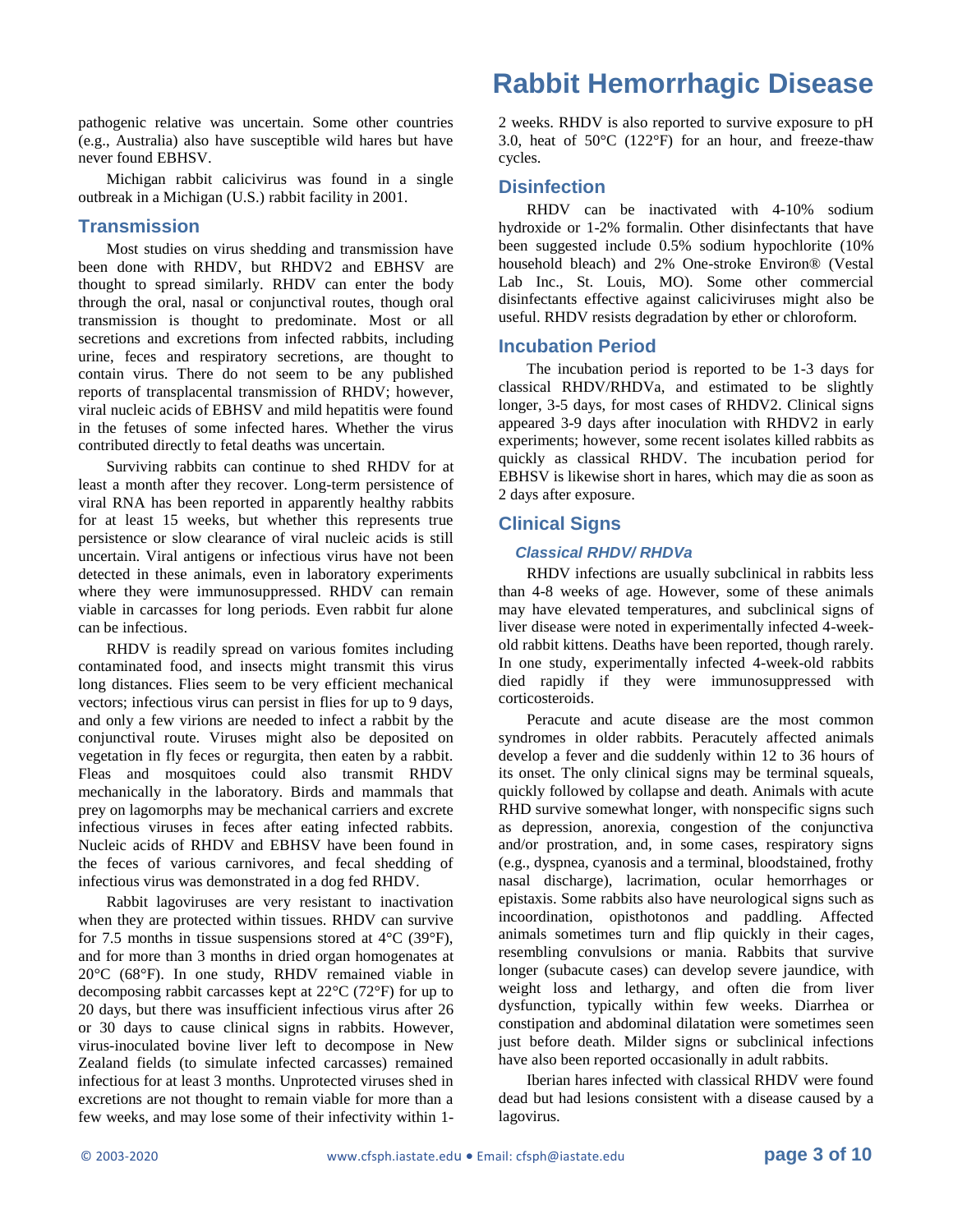#### *RHDV2*

RHDV2 affects young rabbits as well as older animals; clinical cases have been reported in rabbits as young as 11 days of age. The clinical signs are indistinguishable from the illness caused by RHDV. However, at least some isolates seem to cause fewer peracute and acute cases, and rabbits may survive longer. A captive Italian hare infected with RHDV2 had no clinical signs other than epistaxis before death. Wild cape hares and European brown hares infected with this virus were found dead.

#### *European brown hare syndrome*

European brown hare syndrome resembles rabbit hemorrhagic disease, with peracute, acute and subacute cases. In addition to frank neurological signs (e.g., running in circles, opisthotonos, ataxia, paralysis of the hind legs), some hares display abnormal behavior, such as loss of normal fear responses toward humans or dogs. Catarrhal to necrotizing conjunctivitis, with an opaque and occasionally ulcerated cornea, has also been reported in hares. Pregnant hares may abort, and some of these does survived. Histological lesions suggestive of chronic hepatitis with mild focal lesions were seen in some wild hares with nucleic acids in the liver.

The clinical signs were similar in eastern cottontails inoculated with EBHSV.

#### *Michigan rabbit calicivirus*

An outbreak caused by Michigan rabbit calicivirus was characterized by acute fatalities over a 3-week period, and appeared very similar to rabbit hemorrhagic disease. The first signs of illness on the farm were inappetence in some animals and vulvar hemorrhages in pregnant does. Some rabbits also developed epistaxis, neurological signs, diarrhea and/or ocular discharge. Clinical signs were rare and mild (transient decreases in activity, inappetence) in rabbits experimentally infected with this virus.

## **Post Mortem Lesions <b>[Click to view images](http://www.cfsph.iastate.edu/DiseaseInfo/ImageDB/imagesRHD.htm)**

The carcasses of rabbits with rabbit hemorrhagic disease are usually in good condition. Serohemorrhagic fluid may sometimes be noted at the nostrils. The primary lesion is hepatic necrosis, and gross lesions are most consistently seen in the liver and spleen. The liver is often pale yellow or has a grayish tinge and may be friable or congested. It often has a lobular pattern; however, the livers of some animals have a finely granular surface or are diffusely pale. The spleen is usually black and engorged, with rounded edges, and the trachea is often hyperemic and contains frothy, bloodstained mucus. Congestion, edema and multifocal hemorrhages may be observed in the lungs. Congestion is also common in other internal organs.

Disseminated intravascular coagulation (DIC) is common in the terminal stages and results in petechiae and other hemorrhagic signs in various organs and tissues. Infarcts may also be noted. Hemorrhages are not necessarily

# **Rabbit Hemorrhagic Disease**

present in rabbits euthanized earlier in the disease. Icterus, sometimes with yellowish serous transudates in body cavities, may be evident in subacute cases. Catarrhal enteritis of the small intestine or catarrhal gastritis with mucosal erosions were noted in some outbreaks.

European brown hare syndrome is similar to rabbit hemorrhagic disease, and many of the same gross lesions may be seen. However, some wild hares can be in poor condition due to factors such as concurrent diseases or food shortages. The primary lesion is hepatic necrosis, but descriptions of gross liver lesions from outbreaks in wild or farmed hares are variable. Friable and discolored livers with a pronounced lobular pattern were seen in some outbreaks, but other authors mainly reported congestion and hemorrhages in the liver, or only subtle gross lesions despite histological evidence of hepatic necrosis. Reports of hemorrhagic lesions are also inconsistent. The original descriptions indicated that the internal organs are sometimes congested but do not usually have hemorrhages (other than blood-tinged urine in the bladder); however, other sources found petechiae on the serosal and mucosal surfaces of internal organs, or even uncoagulated blood in the thoracic and abdominal cavities. The lesions of RHDV2 infections in hares are indistinguishable from European brown hare syndrome.

Michigan rabbit calicivirus infections resembled rabbit hemorrhagic disease in naturally infected rabbits, but there were no gross lesions in experimentally infected rabbits. Histopathological evidence of rare hepatocellular necrosis was sometimes noted in the liver of the latter animals. No gross lesions were apparent in the carcasses of an infected Mediterranean pine vole or two white-toothed shrews found dead in the vicinity of RHDV2-infected rabbits.

#### **Diagnostic Tests**

RHDV, RHDV2 and EBHSV have never been recovered in cell cultures; however, these diseases can be diagnosed by identifying viral nucleic acids and/or antigens in tissues, secretions/excretions and blood. The liver contains the highest viral titers in peracute or acute cases, but viruses can be abundant in the blood and spleen as well. When the course of the disease has been prolonged, RHDV (in the form of a virus-like particle) may be easier to find in the spleen than the liver. Viral RNA can also be found in many other organs, and in urine and feces. It may be detectable in some convalescent animals for a prolonged period.

RT-PCR tests are often used for diagnosis. Assays have been developed for RHDV, RHDV2, and EBHSV, but test availability can vary. Some tests are specific for certain viruses, while others do not distinguish RHDV, RHDVa and RHDV2. A RT-PCR assay that can amplify both RHDV2 and EBHSV has been developed for hares. Reverse-transcription loop-mediated isothermal amplification (RT-LAMP) assays have been described in the literature.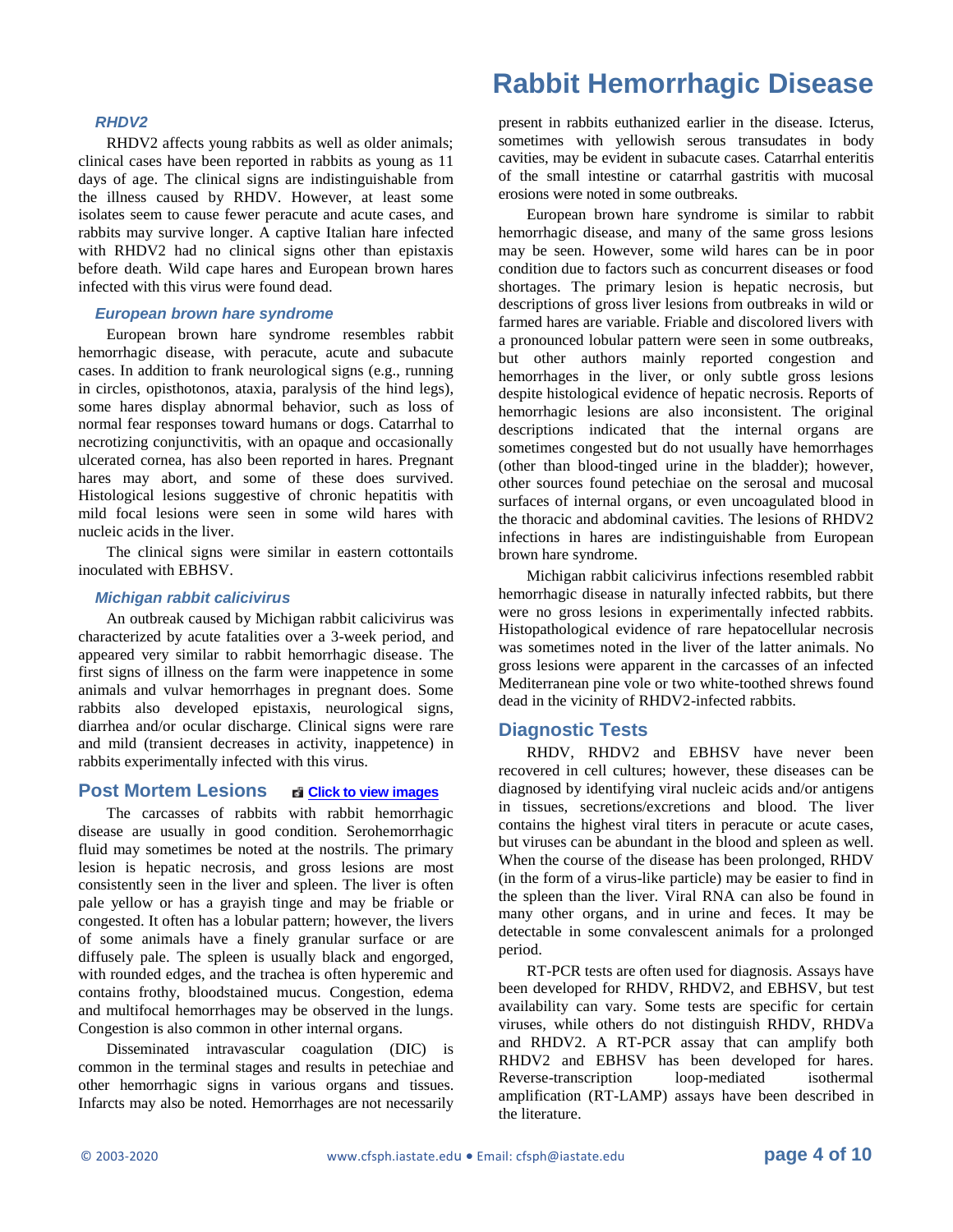Tests to detect viral antigens are available for RHDV and EBHSV. Tests for RHDV may identify all of the viruses or be specific for either classical RHDV/RHDVa or RHDV2. ELISAs are often used, but other assays including immunostaining, immunoblotting (Western blotting) and negative-staining immunoelectron microscopy may be available. The hemagglutination test for classical RHDV is less sensitive and specific than other assays, and has generally been replaced by ELISAs. A rapid penside lateral flow immunochromatographic assay specifically for RHDV2 has been published. Cross-reactions with nonpathogenic rabbit caliciviruses may be an issue in some tests.

Antibodies to RHDV can be detected with ELISAs or hemagglutination inhibition assays. Histopathology helps support the diagnosis, and electron microscopy may be helpful in some circumstances. Animal inoculation into lagomorphs has been used occasionally, for instance to help identify cases that could not be definitively diagnosed by other means.

### **Treatment**

Treatment is currently limited to supportive care. Hyperimmune antiserum can protect rabbits that have not yet developed clinical signs, but it is reported to be ineffective in symptomatic rabbits.

### **Control**

#### *Disease reporting*

A quick response is vital for containing outbreaks in disease-free regions. Veterinarians who encounter or suspect rabbit hemorrhagic disease or European brown hare syndrome should follow their national and/or local guidelines for disease reporting. In the U.S., state or federal veterinary authorities should be informed immediately.

#### *Prevention*

Uninfected countries may place restrictions on the importation of live lagomorphs, meat and other animal products (e.g., Angora wool) from endemic areas. Rabbit hemorrhagic disease can sometimes be eradicated by depopulation, disinfection of infected premises, surveillance and strict quarantines; however, eradication is generally impossible if a virus becomes established in wild lagomorphs. Infected farms should not be restocked immediately, as the viruses can persist for a time in the environment. Sentinel rabbits can be used to monitor the premises for persistent RHD viruses.

In regions where RHD viruses circulate in wild rabbits, domestic rabbits are protected with biosecurity measures including separation from wild rabbits, sanitation and disinfection, and vaccination. Maintaining closed colonies can help prevent the virus from entering the premises. If new stock is introduced, quarantining them initially is prudent. Similar measures can be used on farms that raise hares in areas endemic for EBHSV or RHDV2. If sick lagomorphs are treated during an outbreak, they should be

# **Rabbit Hemorrhagic Disease**

isolated and stringent precautions should be used to keep the viruses from spreading. Surviving animals, as well as any animals introduced later to the farm, should be vaccinated.

Vaccines are manufactured for RHDV2, RHDV or both serotypes (bivalent vaccines); there is limited or no cross-protection between classical RHDV/ RHDVa and RHDV2. There is at least one report of an inactivated EBHS vaccine being used in an outbreak in farmed hares. Because the production cycle is short, commercial rabbit farms may only vaccinate breeding animals if rabbit hemorrhagic disease has not been reported in the area. However, all animals should be vaccinated when outbreaks are occurring, as the likelihood of infection is high even with strict sanitation and other control measures. Vaccination may also be useful as post-exposure prophylaxis, as immunity to RHDV usually develops in approximately 7-10 days. Sentinel animals can be used to monitor vaccinated farms for RHDV.

### **Morbidity and Mortality**

#### *RHDV*

Reported morbidity and mortality rates in outbreaks caused by RHDV are in the range of 30-100% and 40- 100%, respectively, with the highest fatalities among adult rabbits from naïve populations. Clinical cases may be sporadic in some situations where rabbits are well separated from each other (e.g., some research environments). Deaths caused by RHDV are rare in animals  $\lt$  4 weeks of age, which are inherently resistant to the illness regardless of maternal antibody status. However, they can still become infected and seroconvert. Rabbits lose their resistance between 4 and 12 weeks of age. Animals that survive rabbit hemorrhagic disease develop immunity to related strains. Exposure to nonpathogenic rabbit caliciviruses may also provide some degree of protection, although this seems to vary with the virus.

#### *RHDV2*

Mortality rates from 5% to 70% have been reported in rabbits infected with RHDV2. Studies with early isolates of this virus suggested that it is less virulent than RHDV, with an average mortality rate of 20-30% in experimentally infected rabbits. However, some recent RHDV2 isolates were more pathogenic, with mortality rates up to 80%, and severe outbreaks have also been seen sometimes in naturally infected animals. Young rabbits and hares do not seem to be resistant to RHDV2.

### *Effects of RHDV and RHDV2 on wild rabbits and hares*

In Europe, the introductions of both RHDV and RHDV2 resulted in severe epidemics in wild European rabbits. RHDV caused dramatic declines in some wild rabbit populations, while other areas were less severely affected. Initial high morbidity and mortality rates were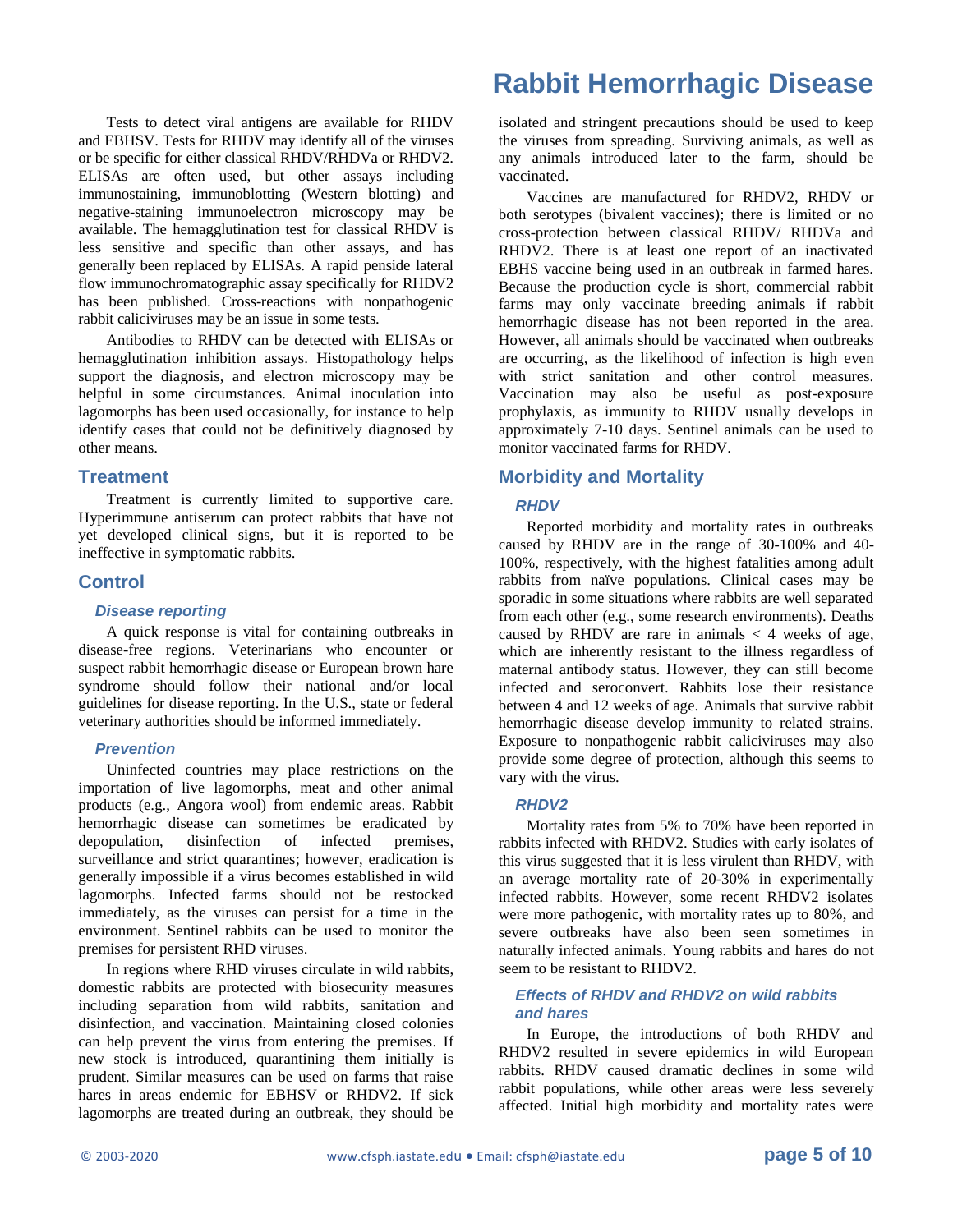sometimes be followed by sporadic, less severe outbreaks and recovery of the population. Epidemics in wild rabbits can lead to outbreaks in domestic rabbits. RHDV2 can also cause outbreaks of fatal illness in hares. Most of these events seem to be associated with virus spillover from rabbits; however, RHDV2 was reported to circulate in one isolated population of hares for at least 4-6 months after its introduction. Deaths caused by this virus in wild hares have been sporadic in some areas, but epidemics and widespread infections have also been reported.

#### *European brown hare syndrome*

In wild hares, European brown hare syndrome is a seasonal disease that is uncommon in the warmer months. It is usually seen between October and December in Scandinavian countries, and to a lesser extent during the rest of winter, but typically occurs between December and May in Greece. Epidemiological observations suggest that European brown hares are probably more susceptible to EBHSV than mountain (varying) hares. The mortality rate is variable, and ranges from 0% to 50% in experimentally infected animals. Young hares < 2-3 months of age appear to be resistant or relatively resistant to disease. Mortality is usually high when the virus is introduced to naive populations. It can approach 100% on small farms, with sporadic mortality often seen in later years. Eastern cottontails are also susceptible to EBHSV, but appear less likely to succumb to the illness. In one study, only one of 4 experimentally infected cottontails died, though all four animals seroconverted.

### *Rabbit and hare caliciviruses, and the emergence of pathogenic viruses*

Most rabbit and hare caliciviruses are thought to infect lagomorphs subclinically. Infrequent outbreaks caused by rabbit caliciviruses (e.g., Michigan rabbit calicivirus) might be related to a more virulent strain, or to unusual susceptibility of a group of animals. How pathogenic lagoviruses emerge is unclear, but the suspicion is that they either 1) come from nonpathogenic viruses already circulating in that host or 2) result from virus jumps between different species of lagomorphs. Proponents of the latter hypothesis note that the Eastern cottontail rabbit was introduced to Europe around the time both EBHSV and RHDV emerged.

#### **Internet Resources**

The Merck Veterinary Manual <http://www.merckvetmanual.com/>

United States Animal Health Association. Foreign Animal Diseases

[http://www.aphis.usda.gov/emergency\\_response/downloads](http://www.aphis.usda.gov/emergency_response/downloads/nahems/fad.pdf) [/nahems/fad.pdf](http://www.aphis.usda.gov/emergency_response/downloads/nahems/fad.pdf)

World Organization for Animal Health (OIE) <https://www.oie.int/>

# **Rabbit Hemorrhagic Disease**

OIE Manual of Diagnostic Tests and Vaccines for Terrestrial Animals [http://www.oie.int/international-standard-setting/terrestrial](http://www.oie.int/international-standard-setting/terrestrial-manual/access-online/)[manual/access-online/](http://www.oie.int/international-standard-setting/terrestrial-manual/access-online/)

#### OIE Terrestrial Animal Health Code

[http://www.oie.int/international-standard-setting/terrestrial](http://www.oie.int/international-standard-setting/terrestrial-code/access-online/)[code/access-online/](http://www.oie.int/international-standard-setting/terrestrial-code/access-online/)

### **Acknowledgements**

This factsheet was written by Anna Rovid Spickler, DVM, PhD, Veterinary Specialist from the Center for Food Security and Public Health. The U.S. Department of Agriculture Animal and Plant Health Inspection Service (USDA APHIS) provided funding for this factsheet through a series of cooperative agreements related to the development of resources for initial accreditation training.

The following format can be used to cite this factsheet. Spickler, Anna Rovid. 2020. *Rabbit Hemorrhagic Disease*. Retrieved fro[m http://www.cfsph.iastate.edu/DiseaseInfo/](http://www.cfsph.iastate.edu/DiseaseInfo/factsheets.php) [factsheets.php.](http://www.cfsph.iastate.edu/DiseaseInfo/factsheets.php) 

### **References**

- Abrantes J, Esteves PJ. Not-so-novel Michigan rabbit calicivirus. Emerg Infect Dis. 2010;16(8):1331-2.
- Abrantes J, Lopes AM, Dalton KP, Melo P, Correia JJ, Ramada M, Alves PC, Parra F, Esteves PJ. New variant of rabbit hemorrhagic disease virus, Portugal, 2012-2013. Emerg Infect Dis. 2013;19(11):1900-2.
- Abrantes J, Lopes AM, Dalton KP, Parra F, Esteves PJ. Detection of RHDVa on the Iberian Peninsula: isolation of an RHDVa strain from a Spanish rabbitry. Arch Virol. 2014;159(2):321-6.
- Abrantes J, van der Loo W, Le Pendu J, Esteves PJ. Rabbit haemorrhagic disease (RHD) and rabbit haemorrhagic disease virus (RHDV): a review. Vet Res. 2012;43:12.
- Asgari S, Hardy JR, Sinclair RG, Cooke BD. Field evidence for mechanical transmission of rabbit haemorrhagic disease virus (RHDV) by flies (Diptera: Calliphoridae) among wild rabbits in Australia. Virus Res. 1998;54:123-32.
- Baily JL, Dagleish MP, Graham M, Maley M, Rocchi MS. RHDV variant 2 presence detected in Scotland. Vet Rec. 2014;174(16):411.
- Bárcena J, Guerra B, Angulo I, González J, Valcárcel F, Mata CP, Castón JR, Blanco E, Alejo A. Comparative analysis of rabbit hemorrhagic disease virus (RHDV) and new RHDV2 virus antigenicity, using specific virus-like particles. Vet Res. 2015;46:106.
- Bergin IL, Wise AG, Bolin SR, Mullaney TP, Kiupel M, Maes RK. Novel calicivirus identified in rabbits, Michigan, USA. Emerg Infect Dis. 2009;15(12):1955-62.
- Billinis C, Psychas V, Tontis DK, Spyrou V, Birtsas PK, Sofia M, Likotrafitis F, Maslarinou OM, Kanteres D. European brown hare syndrome in wild European brown hares from Greece. J Wildl Dis. 2005;41(4):783-6.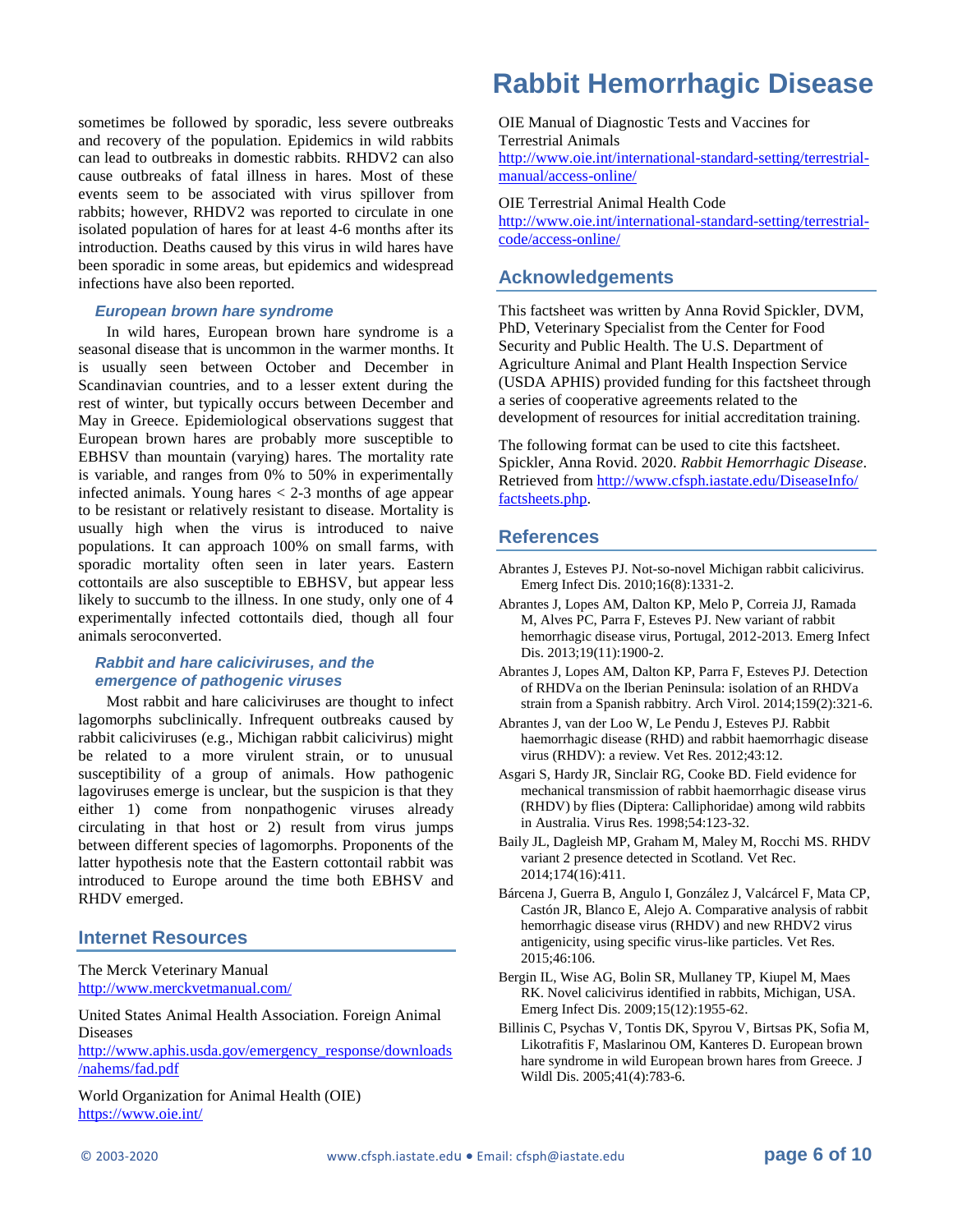Brown C. Rabbit hemorrhagic disease. In: Foreign animal diseases. Boca Raton, FL: United States Animal Health Association, 2008. p. 365-8.

Buehler M, Jesse ST, Kueck H, Lange B, Koenig P, Jo WK, Osterhaus A, Beineke A. *Lagovirus europeus* GI.2 (rabbit hemorrhagic disease virus 2) infection in captive mountain hares (*Lepus timidus*) in Germany. BMC Vet Res. 2020;16(1):166.

Burmakina G, Malogolovkina N, Lunitsin A, Titov I, Tsybanov S, Malogolovkin A. Comparative analysis of rabbit hemorrhagic disease virus strains originating from outbreaks in the Russian Federation. Arch Virol. 2016;161(7):1973-9.

Calvete C, Mendoza M, Sarto MP, Bagüés MPJ, Luján L, Molín J, Calvo AJ, Monroy F, Calvo JH. Detection of rabbit hemorrhagic disease virus GI.2/RHDV2/b in the Mediterranean pine vole (*Microtus duodecimcostatus*) and white-toothed shrew (*Crocidura russula*). J Wildl Dis. 2019;55(2):467-72.

Camarda A, Pugliese N, Cavadini P, Circella E, Capucci L, Caroli A, Legretto M, Mallia E, Lavazza A. Detection of the new emerging rabbit haemorrhagic disease type 2 virus (RHDV2) in Sicily from rabbit (*Oryctolagus cuniculus*) and Italian hare (*Lepus corsicanus*). Res Vet Sci. 2014;97:642-5.

Campagnolo ER, Ernst MJ, Berninger ML, Gregg DA, Shumaker TJ, Boghossian AM. Outbreak of rabbit hemorrhagic disease in domestic lagomorphs. J Am Vet Med Assoc. 2003;223:1151-5, 1128.

Capucci L, Cavadini P, Schiavitto M, Lombardi G, Lavazza A. Increased pathogenicity in rabbit haemorrhagic disease virus type 2 (RHDV2). Vet Rec. 2017;180(17):426.

Capucci L, Scicluna MT, Lavazza A. Diagnosis of viral haemorrhagic disease of rabbits and the European brown hare syndrome. Rev Sci Tech. 1991;10(2):347-70.

Chasey D. Rabbit haemorrhagic disease: the new scourge of *Oryctolagus cuniculus*. Lab Anim. 1997;31:33-44.

Chiari M, Molinari S, Cavadini P, Bertasi B, Zanoni MG, Capucci L, Lavazza A. Red foxes (*Vulpes vulpes*) feeding brown hares (*Lepus europaeu*s) infected by European brown hare syndrome virus (EBHSv) might be involved in the indirect transmission of the disease. Eur J Wildl Res. 2016;62:761-5.

Cooke BD. Rabbit haemorrhagic disease: field epidemiology and the management of wild rabbit populations. Rev Sci Tech. 2002;21:347-58.

Dalton KP, Balseiro A, Juste RA, Podadera A, Nicieza I, Del Llano D, González R, Martin Alonso JM, Prieto JM, Parra F, Casais R.Clinical course and pathogenicity of variant rabbit haemorrhagic disease virus in experimentally infected adult and kit rabbits: Significance towards control and spread. Vet Microbiol. 2018;220:24-32.

Dalton KP, Nicieza I, Abrantes J, Esteves PJ, Parra F. Spread of new variant RHDV in domestic rabbits on the Iberian Peninsula. Vet Microbiol. 2014;169(1-2):67-73.

Dalton KP, Nicieza I, Balseiro A, Muguerza MA, Rosell JM, Casais R, Álvarez ÁL, Parra F. Variant rabbit hemorrhagic disease virus in young rabbits, Spain. Emerg Infect Dis. 2012;18(12):2009-12.

Dalton KP, Nicieza I, Podadera A, de Llano D, Martin Alonso JM, de Los Toyos JR, García Ocaña M, Vázquez-Villa F, Velasco B, Landeta O, Parra F. Fast specific field detection of RHDVb. Transbound Emerg Dis. 2018;65(1):232-4.

# **Rabbit Hemorrhagic Disease**

Delibes-Mateos M, Ferreira C, Carro F, Escudero MA, Gortázar C. Ecosystem effects of variant rabbit hemorrhagic disease virus, Iberian Peninsula. Emerg Infect Dis. 2014;20(12):2166-8.

Delibes-Mateos M, Redpath SM, Angulo E, Ferreras P, Villafuerte R. Rabbits as a keystone species in southern Europe. Biol Conserv. 2007;137:149-56.

Di Profio F, Melegari I, Sarchese V, Robetto S, Bermudez Sanchez S, Carella E, Orusa R, Cavadini P, Lavazza A, Marsilio F, Martella V, Di Martino B. Potential role of wolf (*Canis lupus*) as passive carrier of European brown hare syndrome virus (EBHSV). Res Vet Sci. 2018;117:81-4.

Donnelly T. Emerging viral diseases of rabbits and rodents: viral hemorrhagic disease and hantavirus infection. Sem Avian Exotic Pet Med. 1995;4: 83-91.

Drews B, Szentiks CA, Roellig K, Fickel J, Schroeder K, Duff JP, Lavazza A, Hildebrandt TB, Goeritz F.Epidemiology, control and management of an EBHS outbreak in captive hares. Vet Microbiol. 2011;154(1-2):37-48.

Duarte MD, Carvalho CL, Barros SC, Henriques AM, Ramos F, Fagulha T, Luís T, Duarte EL, Fevereiro M. A real time Taqman RT-PCR for the detection of rabbit hemorrhagic disease virus 2 (RHDV2). J Virol Methods. 2015;219:90-5.

Eden JS, Read AJ, Duckworth JA, Strive T, Holmes EC. Resolving the origin of rabbit hemorrhagic disease virus: Insights from an investigation of the viral stocks released in Australia. J Virol. 2015;89(23):12217-20.

Elsworth P, Cooke BD, Kovaliski J, Sinclair R, Holmes EC, Strive T. Increased virulence of rabbit haemorrhagic disease virus associated with genetic resistance in wild Australian rabbits (*Oryctolagus cuniculus*). Virology. 2014;464-5:415-23.

Embury-Hyatt C, Postey R, Hisanaga T, Burton L, Hooper-McGrevy K, McIntyre L, Millar K, Pasick J. The first reported case of rabbit hemorrhagic disease in Canada. Can Vet J. 2012;53(9):998-1002.

Esteves PJ, Abrantes J, Bertagnoli S, Cavadini P, Gavier-Widén D, Guitton J-S, Lavazza A, Lemaitre E, Letty J, Lopes AM, Neimanis AS, Ruvoën-Clouet N, Le Pendu J, Marchandeau S, Le Gall-Reculé G. Emergence of pathogenicity in lagoviruses: evolution from pre-existing nonpathogenic strains or through a species jump? PLoS Pathog. 2015;11 , e1005087.

Ferreira PG, Costa-e-Silva A, Aguas AP. Liver disease in young rabbits infected by calicivirus through nasal and oral routes. Res Vet Sci. 2006;81(3):362-5.

Forrester NL, Abubakr MI, Abu Elzein EM, Al-Afaleq AI, Housawi FM, Moss SR, Turner SL, Gould EA. Phylogenetic analysis of rabbit haemorrhagic disease virus strains from the Arabian Peninsula: did RHDV emerge simultaneously in Europe and Asia? Virology. 2006;344:277-82.

Forrester NL, Boag B, Moss SR, Turner SL, Trout RC, White PJ, Hudson PJ, Gould EA. Long-term survival of New Zealand rabbit haemorrhagic disease virus RNA in wild rabbits, revealed by RT-PCR and phylogenetic analysis. J Gen Virol. 2003;84:3079-86.

Forrester NL, Trout RC, Gould EA. Benign circulation of rabbit haemorrhagic disease virus on Lambay Island, Eire. Virology. 2007;358:18-22.

Frölich K, Kujawski OE, Rudolph M, Ronsholt L, Speck S. European brown hare syndrome virus in free-ranging European brown hares from Argentina. J Wildl Dis. 2003;39(1):121-4.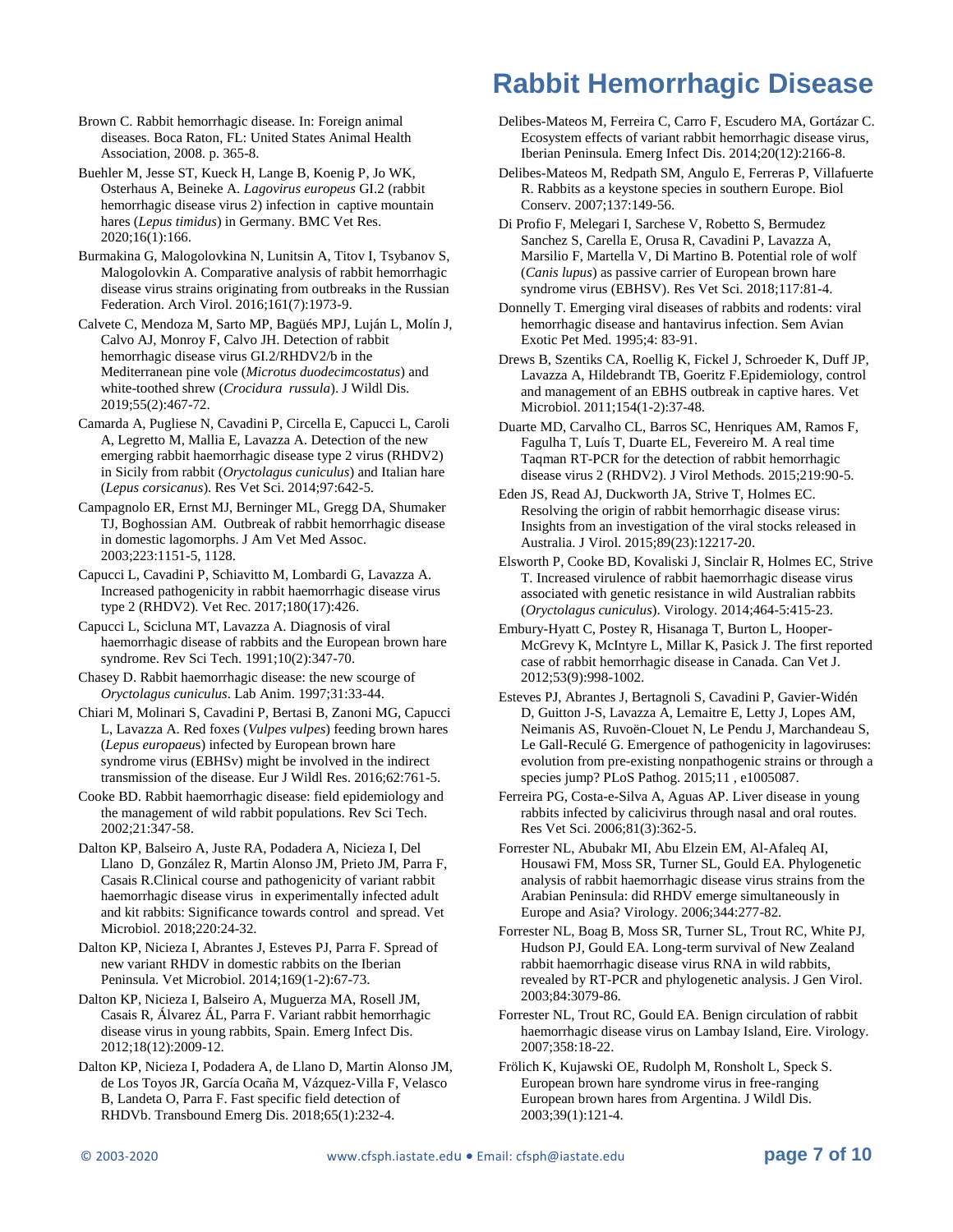Gall A, Hoffmann B, Teifke JP, Lange B, Schirrmeier H. Persistence of viral RNA in rabbits which overcome an experimental RHDV infection detected by a highly sensitive multiplex real-time RT-PCR. Vet Microbiol. 2007;120(1- 2):17-32.

Gall A, Schirrmeier H. Persistence of rabbit haemorrhagic disease virus genome in vaccinated rabbits after experimental infection. J Vet Med B Infect Dis Vet Public Health. 2006;53:358-62.

Gavier-Widén D, Mörner T. Descriptive epizootiological study of European brown hare syndrome in Sweden. J Wildl Dis. 1993;29(1):15-20.

Gavier-Widén D, Mörner T. Epidemiology and diagnosis of the European brown hare syndrome in Scandinavian countries: a review. Rev Sci Tech. 1991;10(2):453-8.

Gleeson M, Petritz OA. Emerging infectious diseases of rabbits. Vet Clin North Am Exot Anim Pract. 2020;23(2):249-61.

Gould EA. First case of rabbit haemorrhagic disease in Canada: contaminated flying insect vs. long-term infection hypothesis. Mol Ecol. 2012;21:1042-7.

Gregg DA. Viral hemorrhagic disease of rabbits. In: Foreign animal diseases. Richmond, VA: United States Animal Health Association, 1998. Available at: http://www.vet.uga.edu/vpp/gray\_book02/fad/vhd.php.\* Accessed 2 Sept. 2007.

Hall RN, Mahar JE, Haboury S, Stevens V, Holmes EC, Strive T. Emerging rabbit hemorrhagic disease virus 2 (RHDVb), Australia. Emerg Infect Dis. 2015;21(12):2276-8.

Hall RN, Peacock DE, Kovaliski J, Mahar JE, Mourant R, Piper M, Strive T. Detection of RHDV2 in European brown hares (*Lepus europaeus*) in Australia. Vet Rec. 2017;180(5):121.

Henning J, Meers J, Davies PR, Morris RS. Survival of rabbit haemorrhagic disease virus (RHDV) in the environment. Epidemiol Infect. 2005;133:719-30.

International Committee on Taxonomy of Viruses [ICTV]. Virus Taxonomy: 2019 Release EC 51, Berlin, Germany, July 2019 Email ratification March 2020 (MSL #35).) Genus *Lagovirus*. Available at: <https://talk.ictvonline.org/taxonomy/> . Accessed 15 Jun 2020.

Jackson A. The complicated strains of rabbit calicivirus. Aust Vet J. 2014;92(11):N22.

Kerr PJ, Donnelly TM. Viral infections of rabbits. Vet Clin North Am Exot Anim Pract. 2013;16(2):437-68.

Lavazza A, Cavadini P, Barbieri I, Tizzani P, Pinheiro A, Abrantes J, Esteves PJ, Grilli G, Gioia E, Zanoni M, Meneguz P, Guitton JS, Marchandeau S, Chiari M, Capucci L. Field and experimental data indicate that the eastern cottontail (*Sylvilagus floridanus*) is susceptible to infection with European brown hare syndrome (EBHS) virus and not with rabbit haemorrhagic disease (RHD) virus. Vet Res. 2015;46:13.

Lavazza A, Scicluna MT, Capucci L. Susceptibility of hares and rabbits to the European brown hare syndrome virus (EBHSV) and rabbit haemorrhagic disease virus (RHDV) under experimental conditions. Zentralbl Veterinarmed B. 1996;43(7):401-10.

# **Rabbit Hemorrhagic Disease**

- Le Gall-Reculé G, Lavazza A, Marchandeau S, Bertagnoli S, Zwingelstein F, Cavadini P, Martinelli N, Lombardi G, Guérin JL, Lemaitre E, Decors A, Boucher S, Le Normand B, Capucci L. Emergence of a new lagovirus related to rabbit haemorrhagic disease virus. Vet Res. 2013;44:81.
- Le Gall-Reculé G, Lemaitre E, Bertagnoli S, Hubert C, Top S, Decors A, Marchandeau S, Guitton JS. Large-scale lagovirus disease outbreaks in European brown hares (*Lepus europaeus*) in France caused by RHDV2 strains spatially shared with rabbits (*Oryctolagus cuniculu*s). Vet Res. 2017;48(1):70.

Le Gall-Reculé G, Zwingelstein F, Boucher S, Le Normand B, Plassiart G, Portejoie Y, Decors A, Bertagnoli S, Guérin J.L, Marchandeau S. Detection of a new variant of rabbit haemorrhagic disease virus in France. Vet. Rec. 2011;168:137-8.

Le Gall-Reculé G, Zwingelstein F, Fages MP, Bertagnoli S, Gelfi J, Aubineau J, Roobrouck A, Botti G, Lavazza A, Marchandeau S. Characterisation of a non-pathogenic and non-protective infectious rabbit lagovirus related to RHDV. Virology. 2011;410(2):395-402.

Le Pendu J, Abrantes J, Bertagnoli S, Guitton JS, Le Gall-Reculé G, et al. Proposal for a unified classification system and nomenclature of lagoviruses. J Gen Virol. 2017;98(7):1658-66.

Liu J, Kerr PJ, Wright JD, Strive T. Serological assays to discriminate rabbit haemorrhagic disease virus from Australian non-pathogenic rabbit calicivirus. Vet Microbiol. 2012;157(3-4):345-54.

Lopes AM, Correia J, Abrantes J, Melo P, Ramada M, Magalhães MJ, Alves PC, Esteves PJ. Is the new variant RHDV replacing genogroup 1 in Portuguese wild rabbit populations? Viruses. 2014;7:27-36.

Lopes AM, Marques S, Silva E, Magalhães MJ, Pinheiro A, Alves PC, Le Pendu J, Esteves PJ, Thompson G, Abrantes J. Detection of RHDV strains in the Iberian hare (*Lepus granatensis*): earliest evidence of rabbit lagovirus crossspecies infection. Vet Res. 2014;45:94.

Lopes AM, Rouco C, Esteves PJ, Abrantes J. GI.1b/GI.1b/GI.2 recombinant rabbit hemorrhagic disease virus 2 (*Lagovirus europaeus*/GI.2) in Morocco, Africa. Arch Virol. 2019;164(1):279-83.

Mahar JE, Hall RN, Shi M, Mourant R, Huang N, Strive T, Holmes EC. The discovery of three new hare lagoviruses reveals unexplored viral diversity in this genus. Virus Evol. 2019;5(1):vez005.

Marcato PS, Benazzi C, Vecchi G, Galeotti M, Della Salda L, Sarli G, Lucidi P. Clinical and pathological features of viral haemorrhagic disease of rabbits and the European brown hare syndrome. Rev Sci Tech. 1991;10(2):371-92.

Marchandeau S, Le Gall-Reculé G, Bertagnoli S, Aubineau J, Botti G, Lavazza A. Serological evidence for a non-protective RHDV-like virus. Vet Res. 2005;36:53-62.

Marques RM, Teixeira L, Aguas AP, Ribeiro JC, Costa-e-Silva A, Ferreira PG. Immunosuppression abrogates resistance of young rabbits to rabbit haemorrhagic disease (RHD). Vet Res. 2014;45:14.

Matthaei M, Kerr PJ, Read AJ, Hick P, Haboury S, Wright JD, Strive T. Comparative quantitative monitoring of rabbit haemorrhagic disease viruses in rabbit kittens. Virol J. 2014;11:109.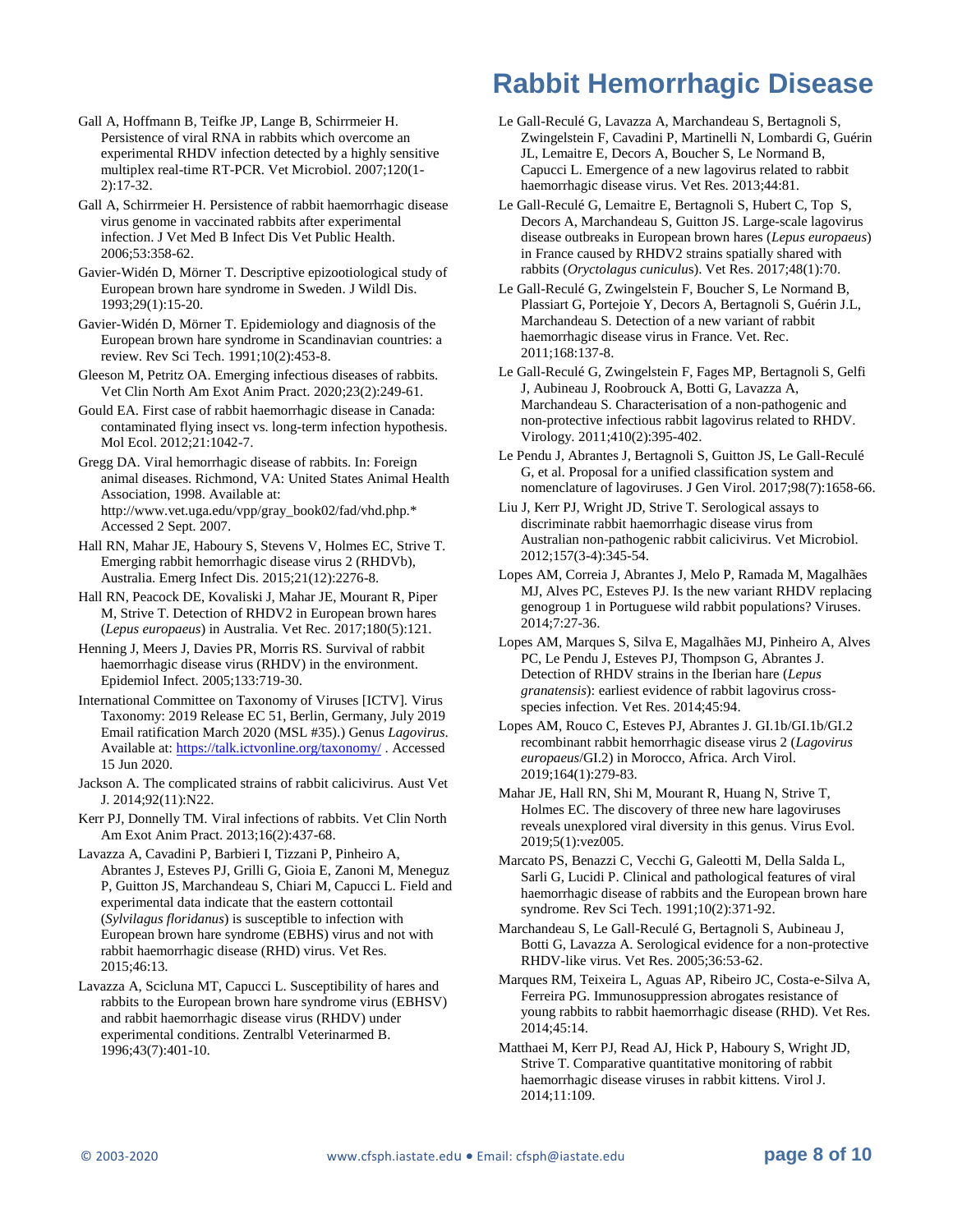Mayer J. Rabbit calicivirus disease (viral hemorrhagic disease). In: Kahn CM, Line S, Aiello SE, editors. The Merck veterinary manual [online]. Whitehouse Station, NJ: Merck and Co; 2015. Available at: [http://www.merckvetmanual.com/mvm/exotic\\_and\\_laboratory](http://www.merckvetmanual.com/mvm/exotic_and_laboratory_animals/rabbits/viral_diseases_of_rabbits.html)

[\\_animals/rabbits/viral\\_diseases\\_of\\_rabbits.html.](http://www.merckvetmanual.com/mvm/exotic_and_laboratory_animals/rabbits/viral_diseases_of_rabbits.html) Accessed 2 Jun 2016.

- Merchán T, Rocha G, Alda F, Silva E, Thompson G, de Trucios SH, Pagés A. Detection of rabbit haemorrhagic disease virus (RHDV) in nonspecific vertebrate hosts sympatric to the European wild rabbit (*Oryctolagus cuniculus*). Infect Genet Evol. 2011;11(6):1469-74.
- McColl KA, Merchant JC, Hardy J, Cooke BD, Robinson A, Westbury HA Evidence for insect transmission of rabbit haemorrhagic disease virus. Epidemiol Infect. 2002;129:655-63.

McColl KA, Morrissy CJ, Collins BJ, Westbury HA. Persistence of rabbit haemorrhagic disease virus in decomposing rabbit carcases. Aust Vet J. 2002;80:298-9.

McIntosh MT, Behan SC, Mohamed FM, Lu Z, Moran KE, Burrage TG, Neilan JG, Ward GB, Botti G, Capucci L, Metwally SA. A pandemic strain of calicivirus threatens rabbit industries in the Americas. Virol J. 2007;4:96.

Monterroso P, Garrote G, Serronha A, Santos E, Delibes-Mateos M et al. Disease- mediated bottom-up regulation: An emergent virus affects a keystone prey, and alters the dynamics of trophic webs. Sci Rep. 2016;6:36072.

Moss SR, Turner SL, Trout RC, White PJ, Hudson PJ, Desai A, Armesto M, Forrester NL, Gould EA, Molecular epidemiology of rabbit haemorrhagic disease virus. J Gen Virol. 2002;83:2461-7.

Neimanis AS, Ahola H, Larsson Pettersson U, Lopes AM, Abrantes J, Zohari S, Esteves PJ, Gavier-Widén D. Overcoming species barriers: an outbreak of *Lagovirus europaeus* GI.2/RHDV2 in an isolated population of mountain hares (*Lepus timidus*). BMC Vet Res. 2018;14(1):367.

Neimanis AS, Ahola H, Zohari S, Larsson Pettersson U, Bröjer C, Capucci L, Gavier-Widén D. Arrival of rabbit haemorrhagic disease virus 2 to northern Europe: Emergence and outbreaks in wild and domestic rabbits (*Oryctolagus cuniculus*) in Sweden. Transbound Emerg Dis. 2018;65(1):213-20.

Neimanis A, Larsson Pettersson U, Huang N, Gavier-Widén D, Strive T. Elucidation of the pathology and tissue distribution of *Lagovirus europaeus* GI.2/RHDV2 (rabbit haemorrhagic disease virus 2) in young and adult rabbits (*Oryctolagus cuniculus*). Vet Res. 2018;49(1):46.

Okerman L, Van De Kerckhove P, Osaer S, Devriese L, Uyttebroek E. European brown hare syndrome in captive hares (*Lepus capensis*) in Belgium. Vlaams Diergeneeskundig Tijdschrift. 1989;58:44–6.

Peacock D, Mutze G, Sinclair R, Kovaliski J, Cooke B. Rabbit haemorrhagic disease: applying Occam's razor to competing hypotheses. Mol Ecol. 2012;21(5):1038-41.

Puggioni G, Cavadini P, Maestrale C, Scivoli R, Botti G, Ligios C, Le Gall-Reculé G, Lavazza A, Capucci L. The new French 2010 rabbit hemorrhagic disease virus causes an RHD-like disease in the Sardinian Cape hare (*Lepus capensis mediterraneus*). Vet Res. 2013;44:96.

Rocchi M, Dagleish M. Diagnosis and prevention of RHVD2 infection. Vet Rec. 2018;182(21):604-5.

# **Rabbit Hemorrhagic Disease**

Rocha G, Alda F, Pagés A, Merchán T. Experimental transmission of rabbit haemorrhagic disease virus (RHDV) from rabbit to wild mice (*Mus spretus* and *Apodemus sylvaticus*) under laboratory conditions. Infect Genet Evol. 2017;47:94-8.

Rouco C, Abrantes J, Serronha A, Lopes AM, Maio E, Magalhães MJ, Blanco E, Bárcena J, Esteves PJ, Santos N, Alves PC, Monterroso P. Epidemiology of RHDV2 (*Lagovirus europaeus*/GI.2) in free-living wild European rabbits in Portugal. Transbound Emerg Dis. 2018;65(2):e373-e382.

Rouco C, Aguayo-Adán JA, Santoro S, Abrantes J, Delibes-Mateos M. Worldwide rapid spread of the novel rabbit haemorrhagic disease virus (GI.2/RHDV2/b). Transbound Emerg Dis. 2019;66(4):1762-4.

Saunders R. Vaccinating rabbits against RVHD-2. Vet Rec. 2016;178(4):100-1.

Schwensow NI, Cooke B, Kovaliski J, Sinclair R, Peacock D, Fickel J, Sommer S. Rabbit haemorrhagic disease: virus persistence and adaptation in Australia. Evol Appl. 2014;7(9):1056-67.

Shien JH, Shieh HK, Lee LH. Experimental infections of rabbits with rabbit haemorrhagic disease virus monitored by polymerase chain reaction. Res Vet Sci. 2000;68:255-9.

Urakova N, Hall R, Strive T, Frese M. Restricted host specificity of rabbit hemorrhagic disease virus is supported by challenge experiments in immune-compromised mice (*Mus musculus*). J Wildl Dis. 2019;55(1):218-22.

U.S. Department of Agriculture, Animal and Plant Health Inspection Service [USDA APHIS], Centers for Epidemiology and Animal Health [CEI]. Rabbit calicivirus disease, Iowa, April 2000. Impact worksheet. USDA APHIS, VS CEI; 2000 Apr. Available at: http:www.aphis.usda.gov:80/vs/ceah/cei/ rabbitcal.htm.\*

U.S. Department of Agriculture, Animal and Plant Health Inspection Service [USDA APHIS], Centers for Epidemiology and Animal Health [CEI]. Rabbit hemorrhagic disease, Indiana. Impact worksheet. USDA APHIS, VS CEI; 2005 Jun. Available at: http://www.aphis.usda.gov/vs/ceah/cei/IW\_2005\_files/RHD\_I ndiana\_061505\_files/RHD\_Indiana\_061505.htm.\* Accessed 25 Jan 2006.

Van de Bildt MW, van Bolhuis GH, van Zijderveld F, van Riel D, Drees JM, Osterhaus AD, Kuiken T. Confirmation and phylogenetic analysis of rabbit hemorrhagic disease virus in free-living rabbits from the Netherlands. J Wildl Dis. 2006;42:808-12.

Velarde R, Cavadini P, Neimanis A, Cabezón O, Chiari M, Gaffuri A, Lavín S, Grilli G, Gavier-Widén D, Lavazza A, Capucci L. Spillover events of infection of brown hares (*Lepus europaeus*) with rabbit haemorrhagic disease type 2 virus (RHDV2) caused sporadic cases of an European brown hare syndrome-like disease in Italy and Spain. Transbound Emerg Dis. 2017;64(6):1750-61.

Wang X, Hao H, Qiu L, Dang R, Du E, Zhang S, Yang Z. Phylogenetic analysis of rabbit hemorrhagic disease virus in China and the antigenic variation of new strains. Arch Virol. 2012;157(8):1523-30.

Westcott DG, Choudhury B. Rabbit haemorrhagic disease virus 2 like variant in Great Britain. Vet Rec. 2015;176(3):74.